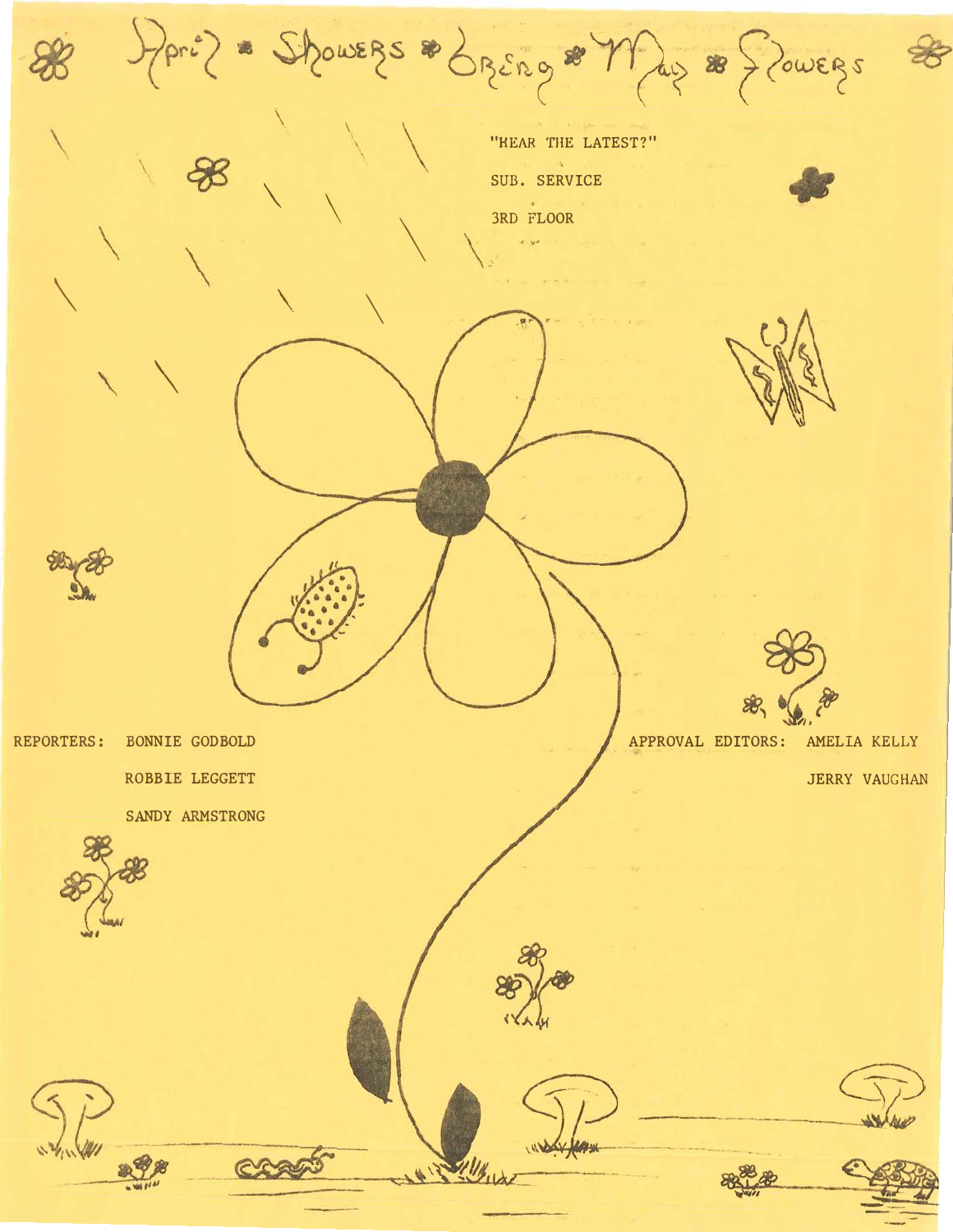## H E AR T H E L A T E S T ?

Hi everybody, here's the news for May. If you have any information for the June newsletter, please see Bonnie Godbold, Sandy Armstrong, or Robbie Leggett.

## SUBSCRIBER SERVICE

MISC.

Has everyone seen Julia Gable "sparkling"? Her husband, Lyle presented her with a lovely set of rings containing 13 diamonds for their 25th wedding anniversary. Delores Yon became Mrs. Danny Oliver on May 17. Nancy Thompson is expecting a baby in October. Mary Fuller and Bonnie Godbold have both gotten contact lens, and Anna Evans is now wearing eye glasses. There is 8½ pounds less of Dreme Hodges since she joined Weight Watchers. And...she's sporting a new hair-do. On May 12, the Rebels (the softball team on which Debbie McLane plays) won a game 76 to 0. This is a record breaking score for Jacksonville. Congratulations to Debbie and all the other Rebels. Marlene Bialek has a new 1975 baby blue Lincoln Continental. The last I heard, she was taking her fellow employees on a tour of the parking garage, so they could see her pride and joy. Steve and Ann Willbanks are picking string beans out of their garden now. Betty Holmes' daughter, Trina, won a red ribbon for second place in a relay race at West Riverside Elementary School. Congratulation to Lou Garrell on her promotion to section leader. Lou will replace Shirley Sellers, who will be leaving us soon.

- VACATIONS Goldie Siegel, Jill McKnight, Gail Henderson and Jackie Bassett all visited Disney World together the week-end of April 26th and 27th. They left at 5 o'clock in the morning Saturday and came back Sunday night. Goldie says that they really had a good time. Alice Miller went "home" to Texas for a week's vacation.
- ACCIDENT REPORT I know this sounds like something out of a cartoon, but... Evette Dykes tripped over a pair of roller skates and fell down two flights of stairs. She is presently sporting a beautiful Ace bandage for her sprained ankle , along with numerous bruises. We're glad she didn't get anything worse. Robbie Leggett dropped a fat Connnission book on her foot and can be seen limping down the hall. We don't know about JoAnn Robinson and Ruth Turner...They both came to work with sprained ankles and each of them swear they don't know how it happened. Ruth just got out of bed one morning and discovered hers. JoAnn noticed hers at work when her foot swelled so big she couldn't get her shoe on. Peggy Anderson stepped on a needle and was recently in the hospital having it surgically removed. We hope everyone recovers from these mishaps?
	- THE FLOWER **SHOPPE** Ivy Townsend's husband, Johnny, sent her a large dish garden to commemorate her seventh anniversary with the company. Eleanor Mazyck received a boquet of long stem red roses for Mother's Day. Sharon Hill's husband and daughter showed their appreciation of her by sending a large boquet of assorted flowers for Mother.'s Day. A large pink hydrangea plant arrived for Brenda Thompson for Mother's Day from her husband and children. Francis Bowers received a lovely arrangement of assorted flowers in a ceramic dish from her daughter and son-in-law. Shirley Wilkerson received a large boquet of red sweetheart roses and beautiful cake for her birthday from "her girls". JoAnn Robinson got a terririum in the shape of a fish and a hand-made minature wheel barrow for flower arrangements. A carnation arrived for Lillian Purcell the Friday before Mother's Day, but she was on vacation. It was from her son in Mexico and was finally delivered the next day to her home. Bonnie Godbold received a dozen red roses for Mother's Day from her husband, Kenny. Connie Long recently celebrated her 3rd wedding anniversary, and her husband sent her flowers for the occasion.